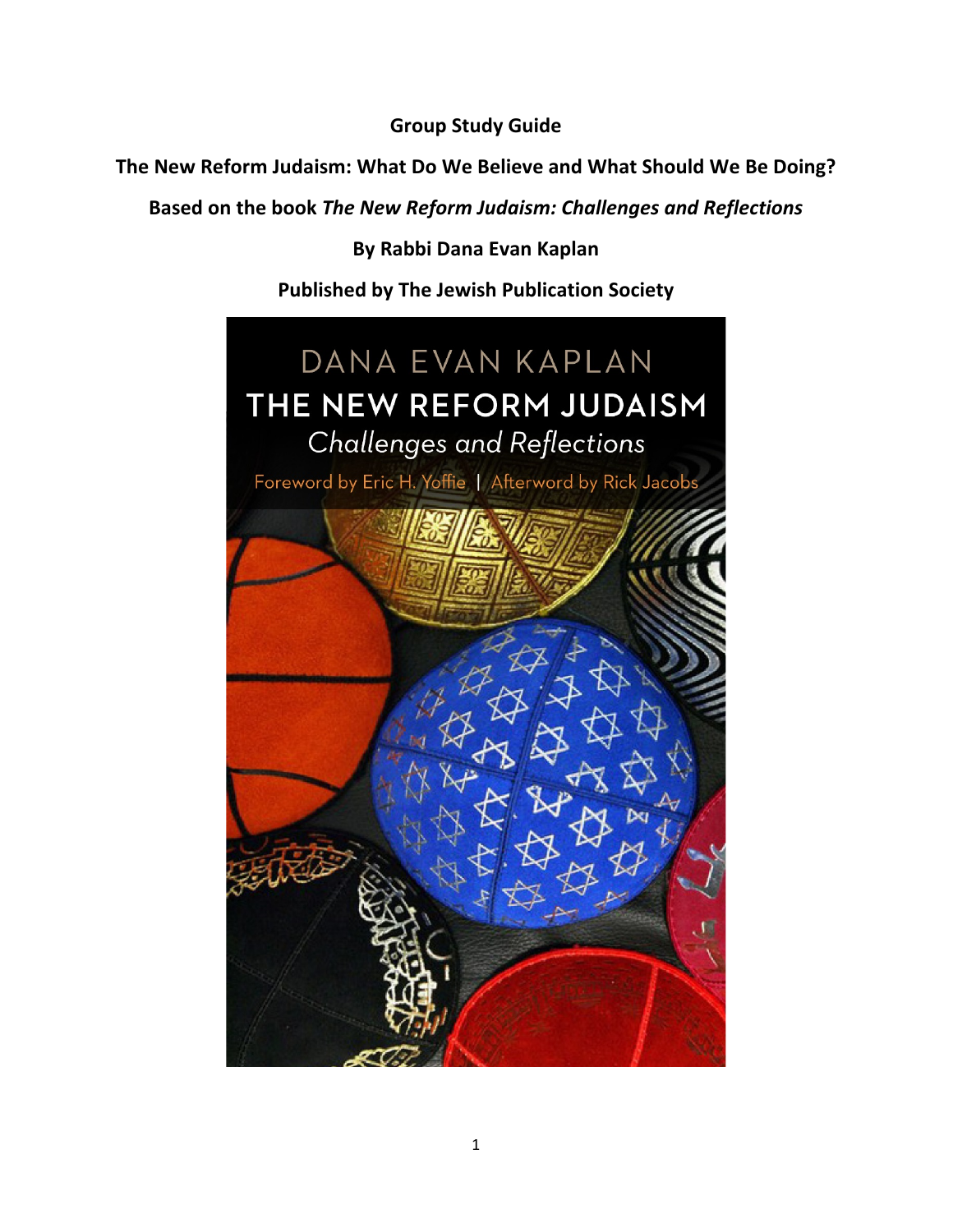This guide is intended for group study, but it can also be used by individuals on their own. There are 12 sessions, which can be combined to reduce 6, 8 or 10 sessions. Each session begins with a quote that relates to the substance of one chapter. This is followed with questions and group activities to stimulate discussion. There are no definitive conclusions; the most Jewish response to a question is frequently another question!

**Quote Unquote** presents a short text from the book and then with questions about what it means for us.

Talking Points are questions about the chapter, designed to get people talking about what the book says and their feelings and beliefs.

A Group Activity asks the reading group to discuss a broad topic together.

#### **Session 1**

#### **Foreword by Rabbi Eric H. Yoffie**

#### **Quote Unquote**

*"As recently as fifteen years ago, there was much talk of the need for synagogues to have very sophisticated—that is, expensive—physical structures and staffing* patterns because in a relatively wealthy Jewish community, young Jews would not *affiliate* with institutions that did not reflect the "quality" they expected in all dimensions of their lives. But today, exactly the opposite is true. In financially *troubled times, young Jews are looking for congregations with modest structures, restrained budgets, and a focus on the spiritual; this is both a practical necessity* and a reflection of different religious sensibilities." Pages x-xi

Why has the trend swung so far, so quickly?

How much do economic and social trends affect religion?

How vulnerable is Reform Judaism to the negative impact of sociological changes?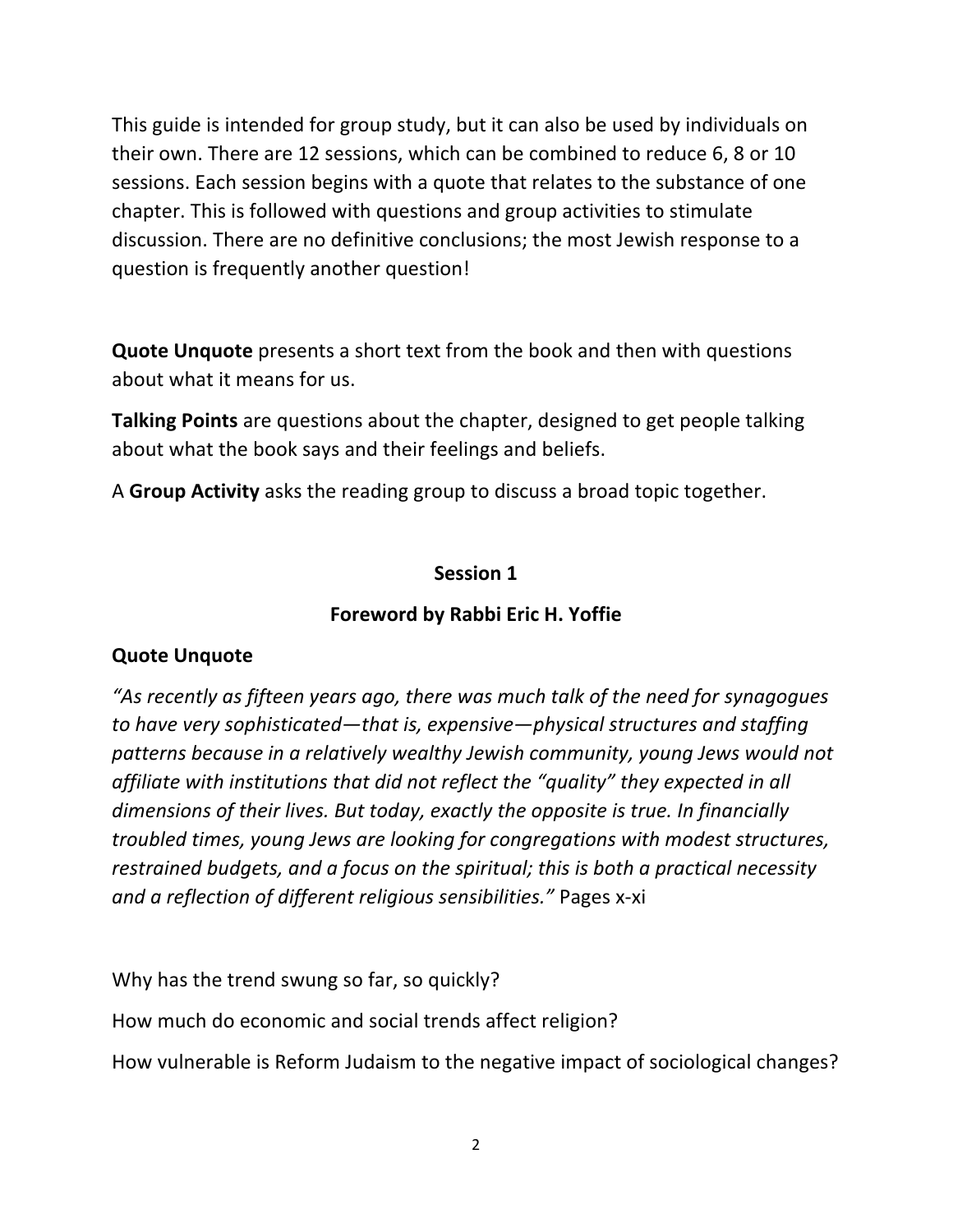### **Talking Points**

Pages ix-xi

What are Rabbi Yoffie's central points? What are his positions on the most important issues facing Reform Judaism? How much does he really disagree (or agree) with the author?

#### **Group Activity**

Search for some of Rabbi's Yoffie's speeches online and debate his role in the development of Reform Judaism during his tenure as leader of the Union for Reform Judaism. What were his successes and failures? Why was he able to achieve certain goals(for example, transforming the worship experience), but not others (such as building a strong Saturday morning attendance)?

#### **Session 2**

### **Introduction: Understanding the New Reform Judaism**

#### **Quote Unquote**

#### Pages 13-14

"At its theoretical best, Reform Judaism incorporates all of the intellectual *challenges that have faced religion over the past few centuries, while at the same time embracing all of the spiritual trends that are so emotionally important to people.* Reform Judaism therefore represents an intellectually truthful approach to *religion* that can meet the highest scholarly scrutiny while at the same time providing spiritual sustenance for religious seekers. The challenge is how the *Reform movement can inculcate a belief in God and hence a commitment to* perpetuating our approach to religious faith and Jewish identity without having a *fundamentalist worldview."*

Do you agree with this conclusion, which is found at the very end of the Introduction?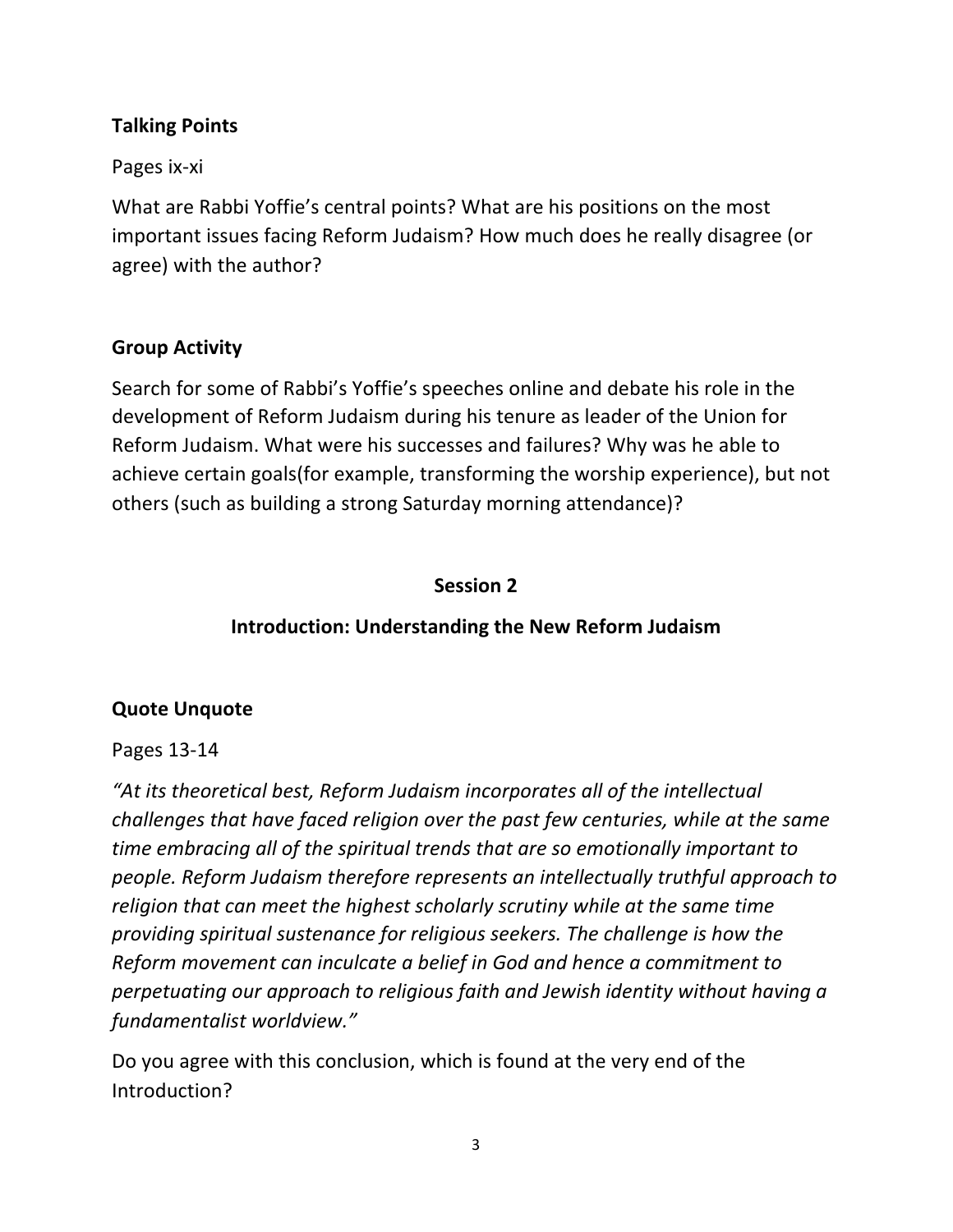What do you see as the major challenge facing the Reform movement over the next 5, 10, or 50 years?

### **Talking Points**

#### Pages 1-3

The author describes his own religious evolution. Do you think this personal background is useful for the reader interested in engaging with his arguments?

How does your own spiritual autobiography impact your involvement in Reform Judaism, if you are a Reform Jew, or in your own religious or philosophical tradition(s)?

### Pages 11-12

Do you find the author's distinction between ritual and ceremony useful?

## **Group Activity**

At the very beginning of this study group, it may be useful to discuss what we believe.

If you have a clear theology, does it lean toward the traditional view of God described in the books of Genesis and Exodus as omnipotent, "the still small voice of conscience within us" humanist conception, or something else?

How might your religious beliefs impact your attitudes toward Reform Judaism as a movement?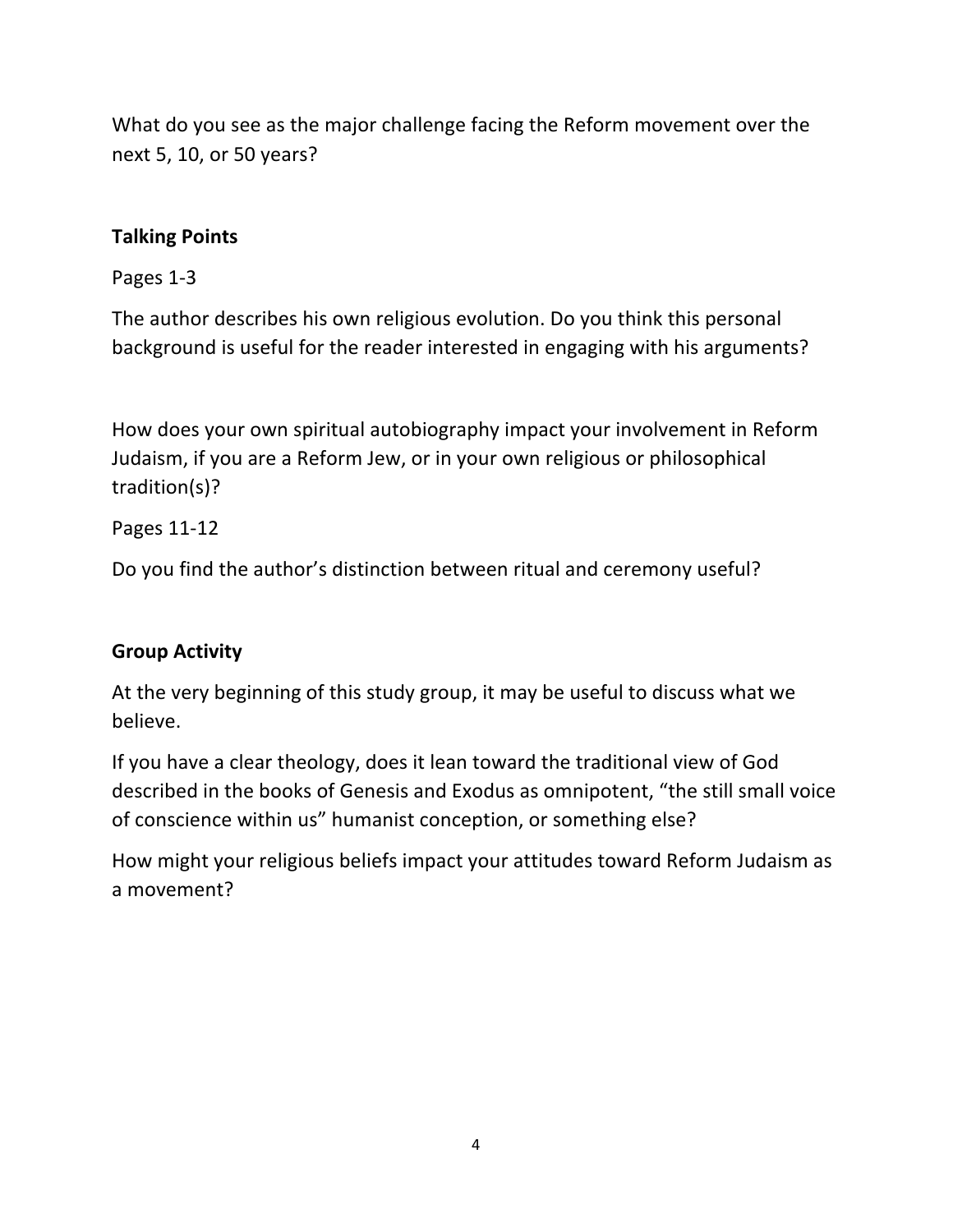# **Chapter 1: In Search of a Reform Jewish Theology**

### **Quote Unquote**

*"Because the Reform movement is a theologically flexible and politically liberal American religious group, this dynamic creates opportunities— but it also presents* real challenges. Foremost among these challenges is how to present Jewish *religious belief in the absence of a consensus over what we believe.*" Page 3

Do you share the author's concern with the lack of theological consensus? Or do you agree with Rabbi Yoffie in his foreword?

### **Talking Points**

Pages 15-19 

What is your emotional response to the spiritual autobiography of Gail Greenfield? What is your impression of her story? In your view, can Greenfield's religious path serve as a model for Reform Jewish theological commitment?

Pages 19-26 

The author attempts to define the concept "Judaism." Are you in agreement with his definition? Could you write your own?

Pages 26-32 

The text describes what Reform Judaism is and how it can be explained. Is the author's description accurate? Is it sufficient?

Pages 32-40 

Are you able to put your beliefs about God into words? If not, is this because you do not know what you believe, or that you feel it is too personal to discuss publicly?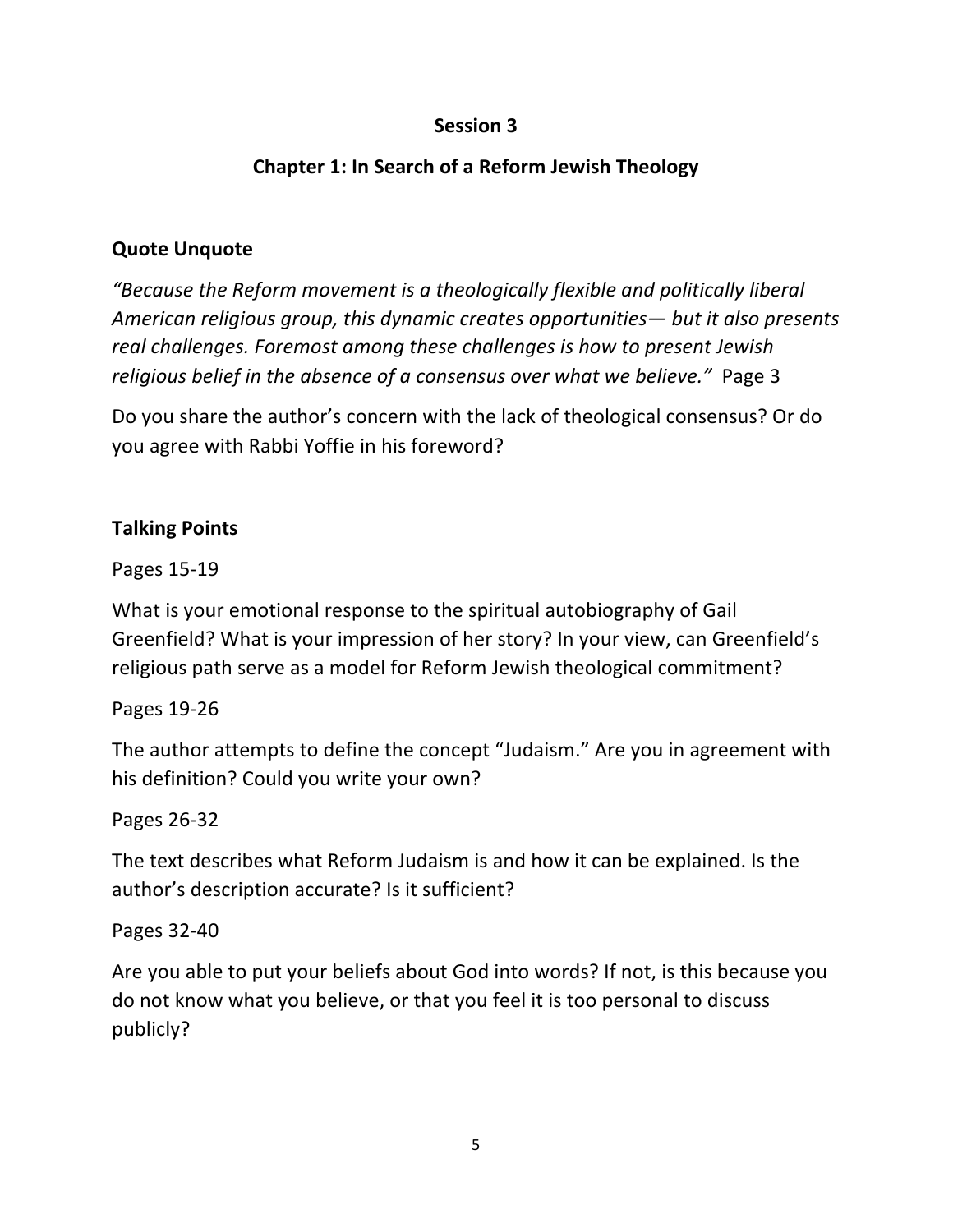#### Pages 40-46

Is the concept of a binding religious covenant still applicable in the 21st century?

Pages 46-53 

Do you believe in revelation? Is Judaism possible without such a belief?

### **Group Activity**

Break into two groups and argue the question, "Would it be beneficial if the entire Reform movement could commit itself to a single theological system?" One group can argue yes and the other no. Then come together and debate.

### **Session 4**

## **Chapter 2: A Brief History of the American Reform Movement**

#### **Quote Unquote**

*"The Reform movement faces many challenges in the coming years. Orthodoxy has* been undergoing resurgence at the same time that the non-Orthodox have *been experiencing the consequences of assimilation. The Reform movement will need to do a better job in creating attractive programs while developing a compelling religious vision that can motivate large numbers of American Jews. Specifically, the Reform movement will need to explain how it understands the relationship between God, Torah, and Israel in a nonhalachic context."* Pages 97-98

The author has called for a dramatic reevaluation of the Reform movement's theology, what he calls here "a compelling religious vision." Do you think the Reform movement has such a vision at present? If so, what is it? If not, how can it be developed?

What other challenges does the Reform movement face?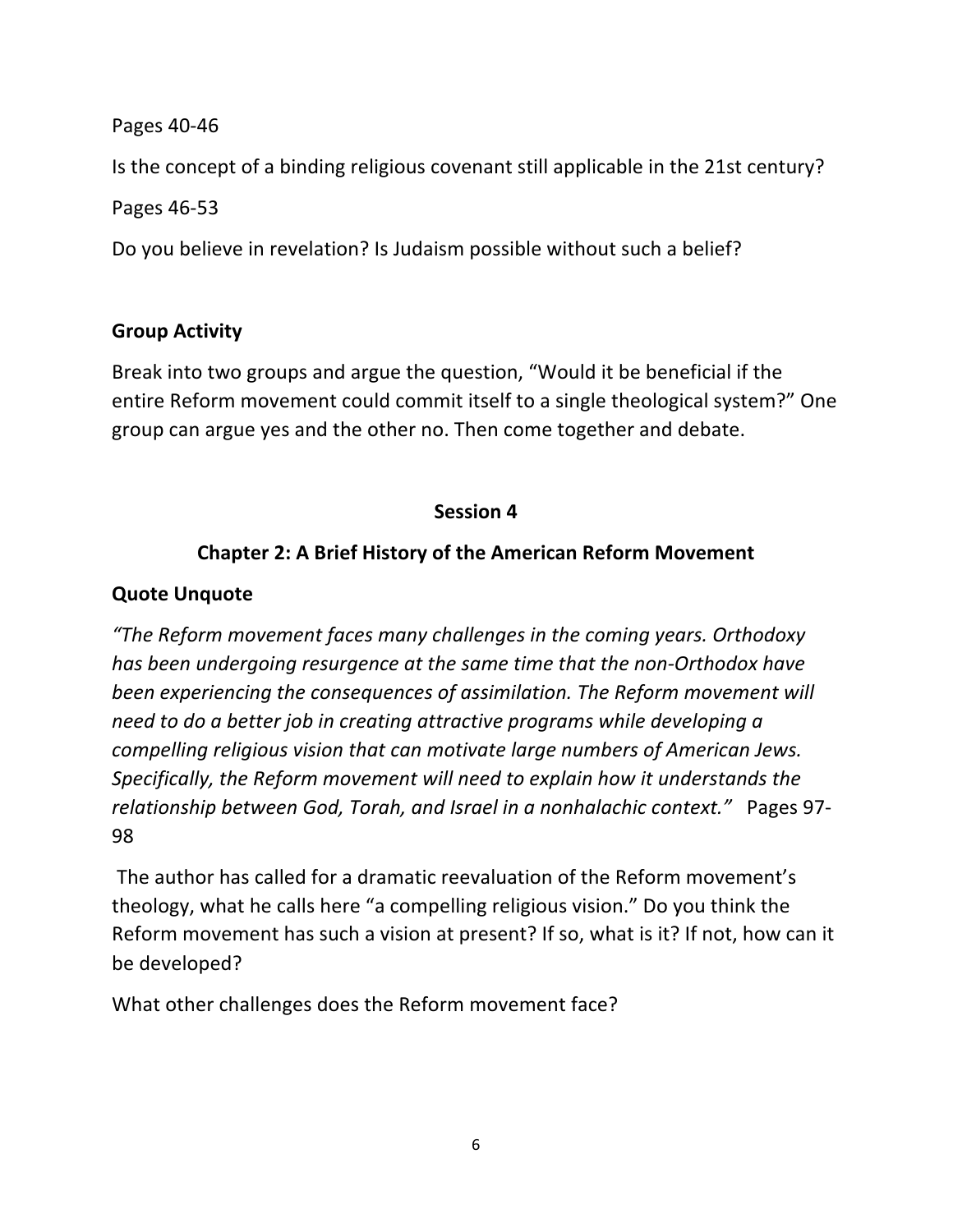#### **Talking Points**

Most books on Judaism begin with history and then move to theology. This book, in contrast, begins with theology and then moves to history.

Why does the author do that?

Which approach do you prefer and why?

Are there certain overarching themes that emerge from the history of the American Reform movement?

Do you see primarily continuity or discontinuity in the history of the Reform movement over the past 200 years?

#### **Group Activity**

Working as a group, pick five events that characterize the policies and priorities of the Reform movement over the past 200 years. Refer not only to chapter 2 but also to the book's timeline.

#### **Session 5**

#### **Chapter 3: To Observe or Not to Observe?**

#### **Quote Unquote**

*"The core of the Jewish religion is eternal, but the details are subject to contemporary cultural influences. The Reform movement is still grappling with the degree that people can change or even reject ideas, laws, or practices that are written in the Torah.* Some are concerned that the Torah has a permanence which *is* undermined if the specifics are not authoritative. Without the legal framework, *how can Judaism maintain its structural integrity?"* Page 53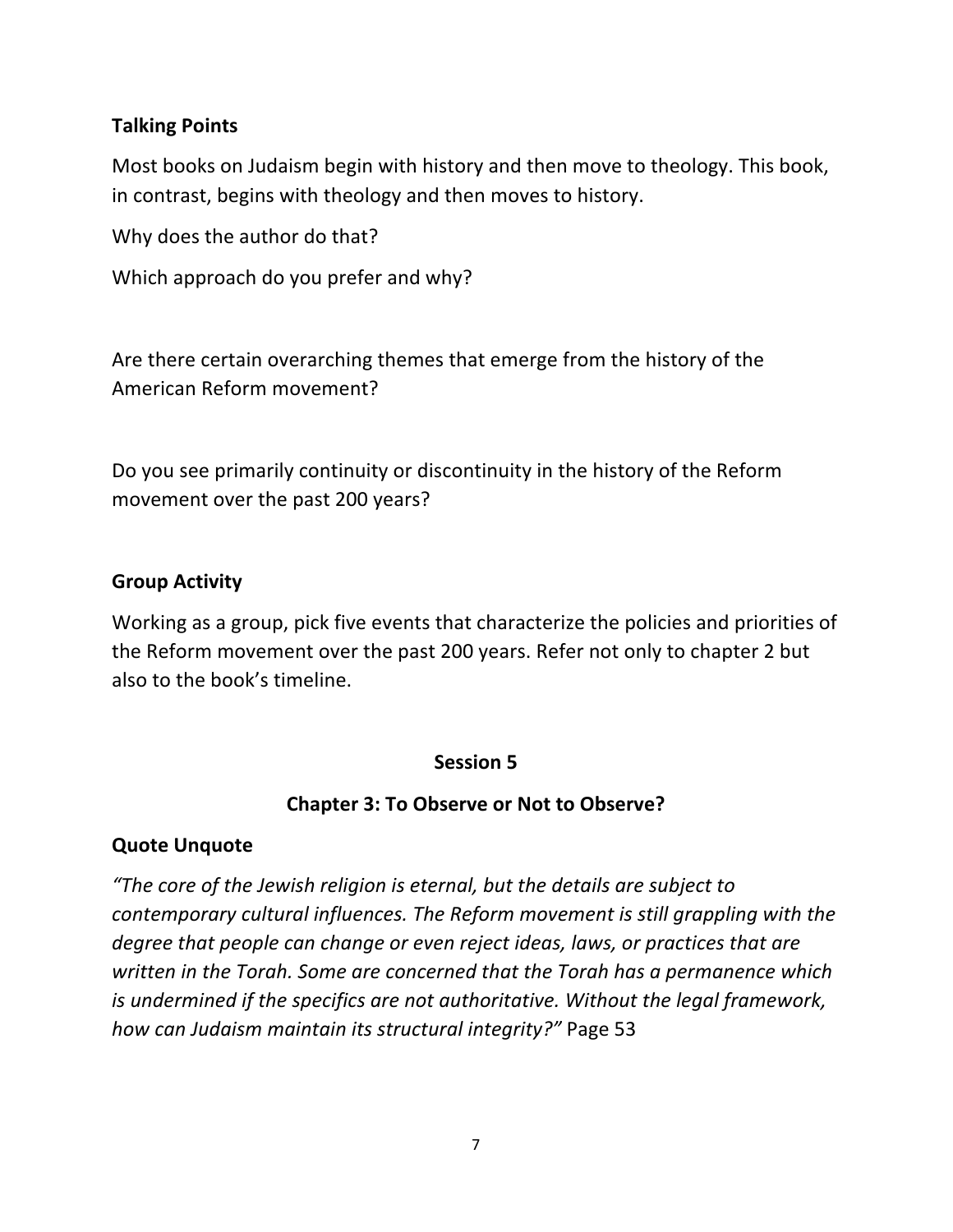The quote above summarizes the central dilemma outlined in this chapter. Explain how you would reconcile the need for religious integrity with our desire for religious evolution.

# **Talking Points**

Should the chapter be titled "Rejecting the Authority of Jewish Law" rather than "Wrestling with the Authority of Jewish Law?"

Should the Reform movement be more or less concerned with the halachic process?

Do Reform Jews want or need greater religious guidance? Should there be more books describing the details of recommended Reform Jewish ceremonial observance?

# **Group Activity**

Working as a group, develop recommended guidelines for Shabbat observance that hypothetically would then be sent out to all of the members of your congregation and distributed to visitors before services.

What principles would you embrace for determining what would be the recommended approach to observing the Sabbath? Would you, for example, follow Dennis Prager in urging people to play only Hebrew/ Jewish music in their cars on Friday night and Saturday?

Would you be willing to develop criteria for determining what types of commercial establishments should be visited on the Sabbath—recommending visits to bookstores and avoidance of banks, for example?

Or would you argue that Reform Jews should not be recommending any specific code of conduct, even if it is based on progressive principles and is completely voluntary?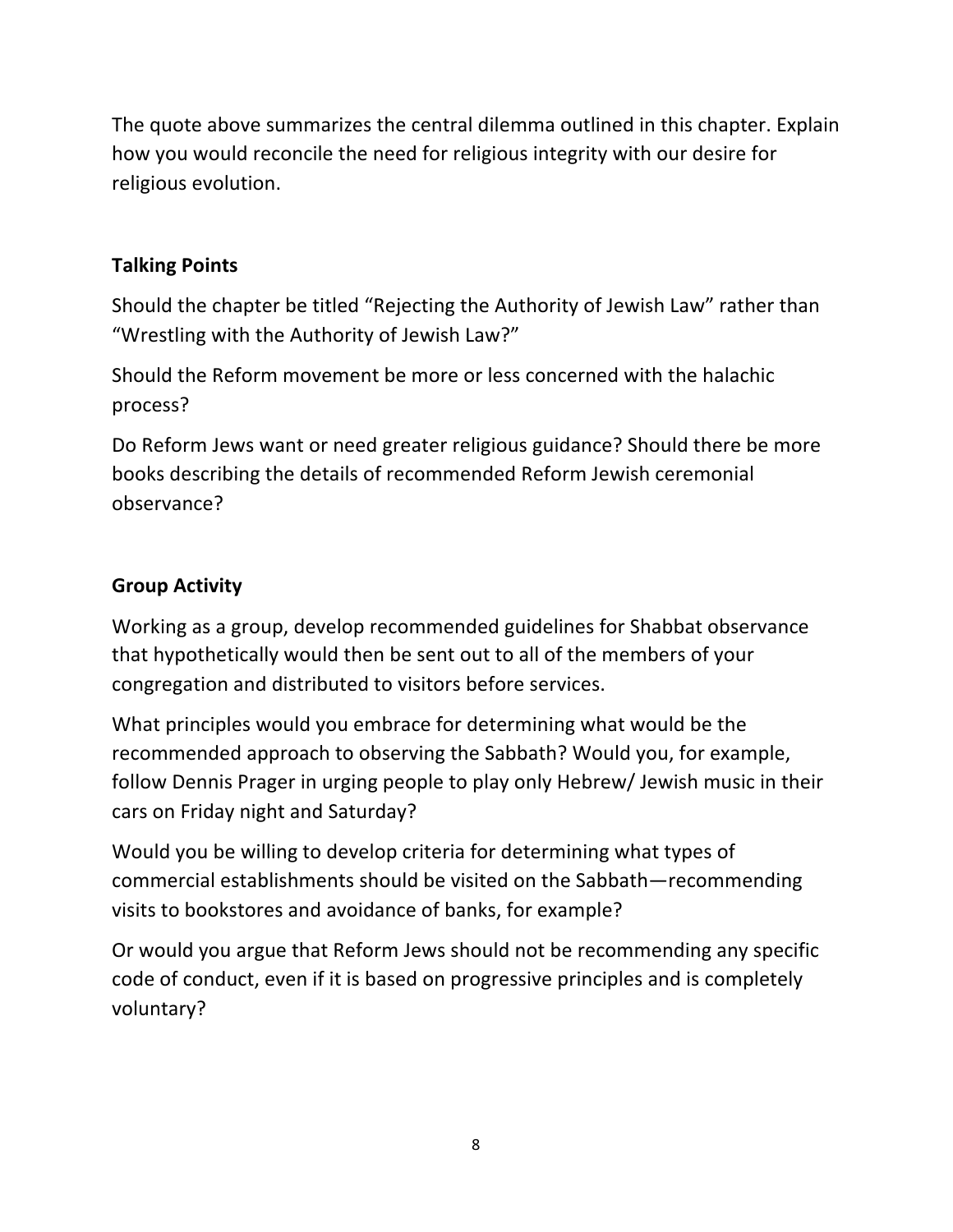# **Chapter 4: A New Reform Revolution in Worship and Practice**

# **Quote Unquote**

"One of the problems with practicing Reform Judaism was that the movement did not prescribe specific ritual behavior. This had been discussed by the CCAR *repeatedly since its founding in 1889, but no consensus had emerged and the CCAR* was therefore unable to provide much direction. Without a clear message *concerning* what should and should not be done, most Reform Jews did very little. *This quickly became the default religious setting for Reform Jews and Reform* Judaism in the late nineteenth and early twentieth century. But by the 1930s, at the latest, sentiment reversed course." Page 144

The author seems to argue that the Reform movement began trying to prescribe specific ritual behavior since the 1930s. Is this really what Rabbi Kaplan is suggesting? If so, is it true? If it is true, has it worked?

# **Talking Points**

Pages 131-135

What was the end result of the debate over a new platform for the Reform movement? Did anything change? Was it worth the effort? Did the controversy harm the movement or did the publicity help attract new interest?

Pages 135-144

How do you understand the term "tradition?" Should there be different words to refer to different approaches to tradition, so that the same word is not used in mutually exclusive, contradictory ways?

Why do you think that so many Reform Jews are showing greater interest in "tradition?" Is it that society has changed, more Conservative Jews have joined Reform congregations, the influence of Israel, or a combination of factors?

Pages 144-148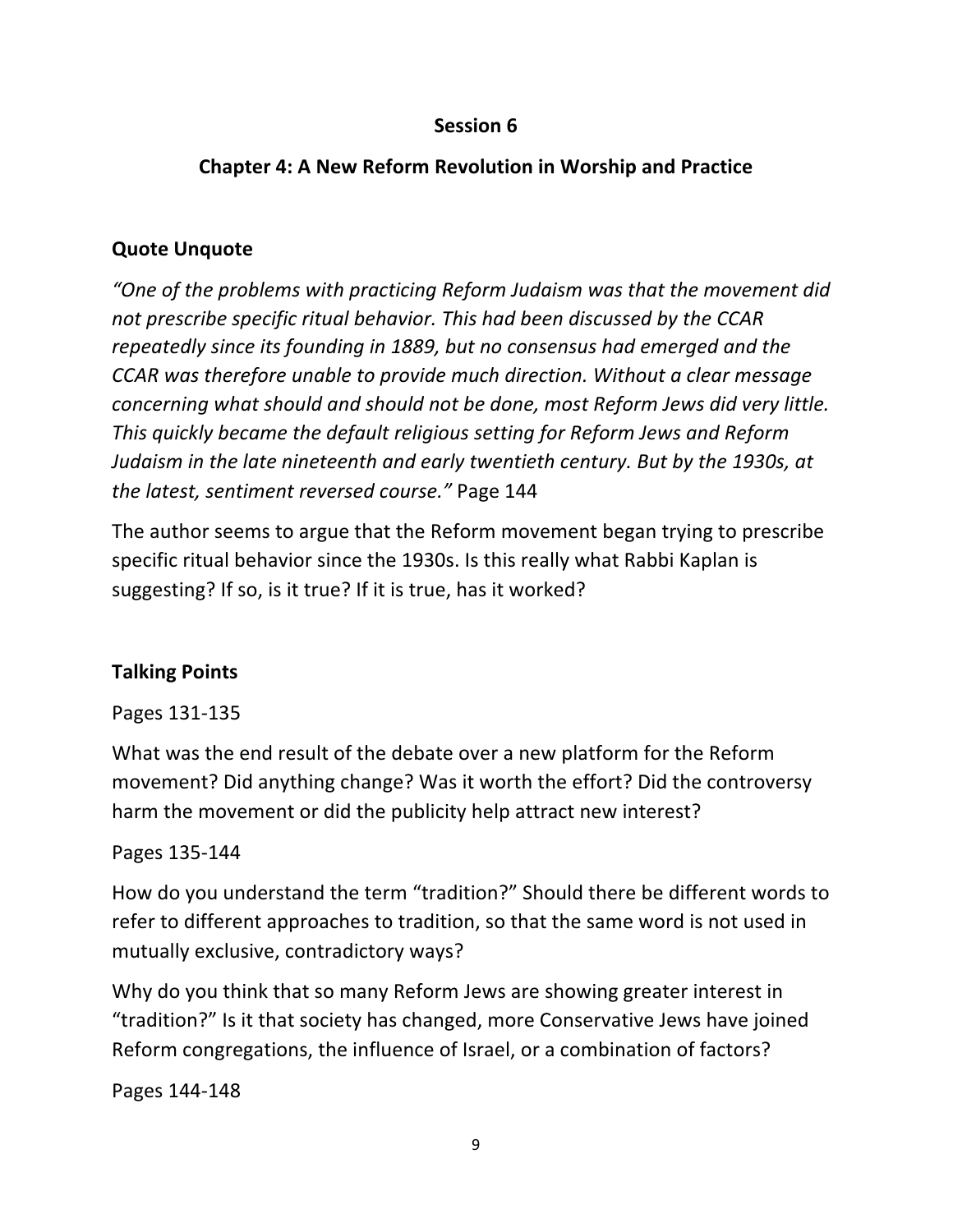Should the Reform movement insist on certain observances?

Page 148-157

Rabbi Yoffie proposed "a new Reform revolution" that would revitalize Reform worship and thereby keep the Reform movement viable. Has this effort failed? What could be done at this point, if anything?

Pages 157-164

How can new ceremonies be created? Can anyone make up any type of ceremony? Are there limitations of any kind?

Why is the "Misheberach" by Debbie Friedman so famous? Have Reform temples always included this prayer in services? If no, why not? What does its reintroduction indicate in your opinion?

# **Group Activity**

Compare "A Statement of Principles for Reform Judaism" published in 1999, described in this chapter, with the new vision of Reform Judaism being developed by the Union for Reform Judaism. See

http://reformjudaismmag.org/Articles/index.cfm?id=3068

The proposed text reads in full:

"Reform Judaism is the living expression of Torah and tradition in our modern lives. Reform Judaism welcomes all who seek Jewish connection to pursue the fullness of a life inspired by compassion and our Divine mission to do what is right and just.

In our sacred communities, Reform Jews make thoughtful and informed choices about how we put our values into action. We explore our spirituality, and we engage in reflection, critical study, and sacred acts in order to renew our living covenant with God and the Jewish people.

The organizations of the Reform Movement exist in partnership with one another to nurture individual Jews, to sustain our innovative and diverse communities, and to shape our shared destiny with Israel and fellow Jews around the world."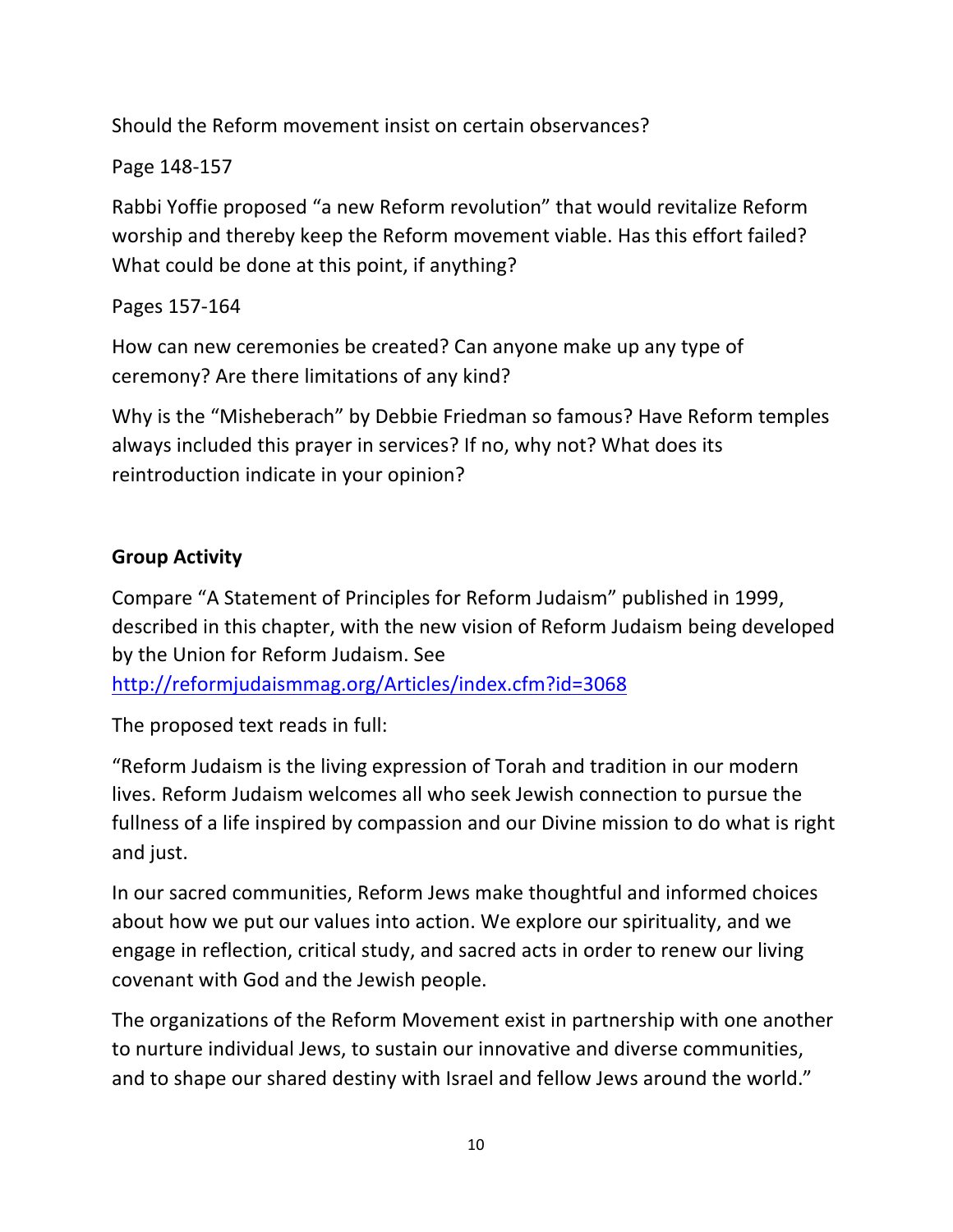What are the main similarities and differences?

What would you like to see being emphasized?

### **Session 7**

# **Chapter 5: A New Reform Revolution in Values and Ethics**

## **Quote Unquote**

*"While ritual observance can and has undergone tremendous change, the basic* ethical and moral foundations of the religion supposedly remain intact. But here too, we see that little remains rigidly in place. In some cases, what was once seen as acceptable and even ethically superior is now seen as hierarchical and *promoting suppression.*" Page 11

Do ethics remain constant, or do they evolve?

How should Reform Judaism develop a methodology to respond to this contemporary challenge?

## **Talking Points**

Pages 165-170 

What is the connection between the story about Rabbi Sally Preisand and ethics?

Pages 170-175 

Can you explain how the author sees Reform Jewish ethics? Do you agree?

Pages 175-185

Why is social justice so central to Reform Judaism? Should it be?

Pages 185-194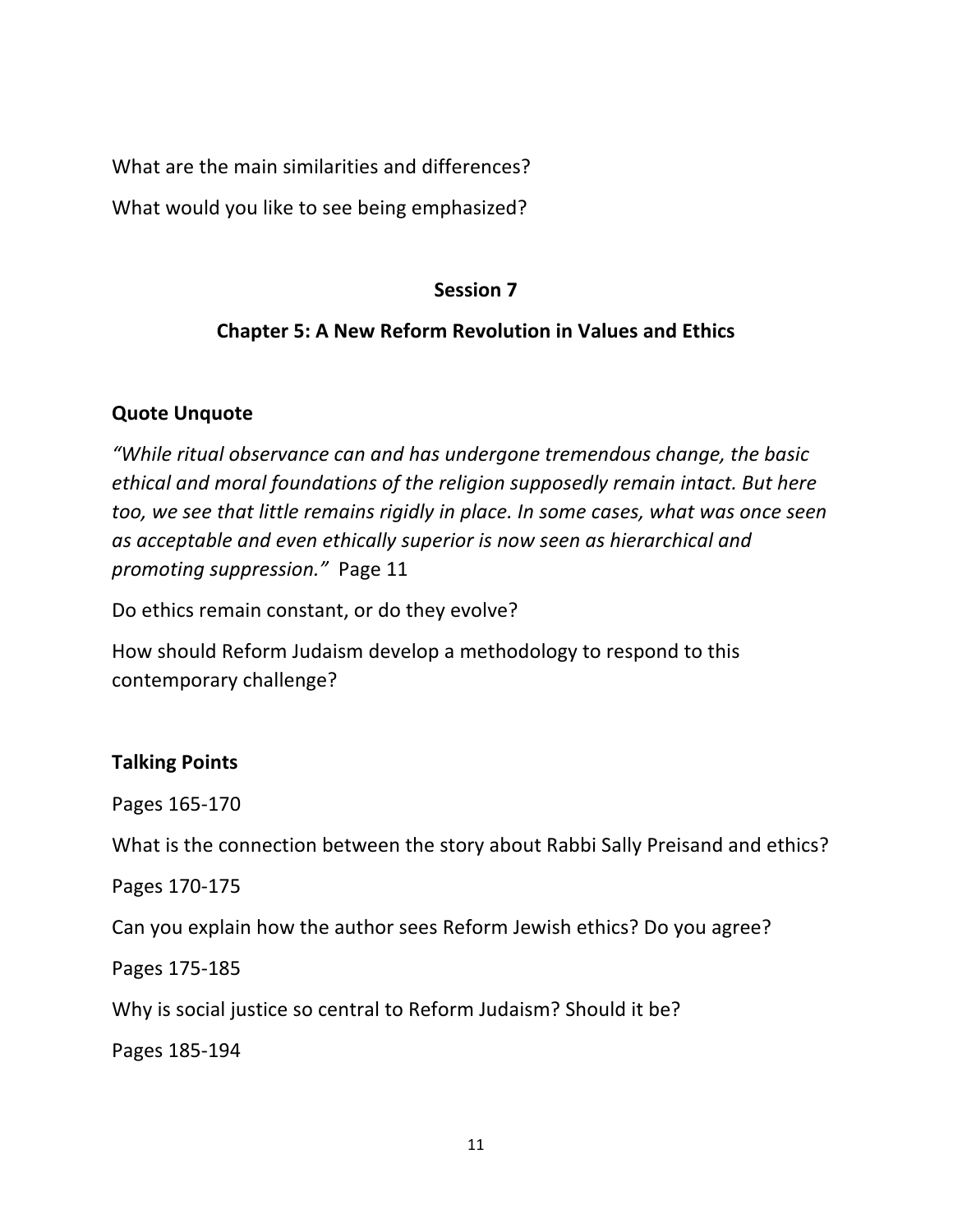Why is the Reform movement not fully recognized as equal to Orthodoxy in the Jewish state? How should American Jews respond to this situation?

### Pages 194-201

What is meant by the word "inclusivity?" Why is it important for a congregation to be inclusive? Are most Reform temples inclusive? Has this always been so?

## Pages 201-208

Does the topic of environmentalism belong in a chapter on ethics? Why or why not? 

Page 202

The Reform movement had to deal with the anthropocentrism that is emphasized in certain biblical and rabbinic texts in order to support the environmental cause. Why was that necessary?

### **Group Activity**

Choose an ethical issue of concern, research how the Reform movement and other religious and social groups have looked at it, and debate how your group should develop a principled decision-making process for determining what the correct approach to it should be.

## **Session 8**

## **Chapter 6: Who Is a (Reform) Jew?**

## **Quote Unquote**

"Whether one argues for more structure or greater freedom, most agree that *Reform Judaism has a great deal of spiritual wisdom that can inspire Americans* from many types of backgrounds. The Reform movement has pioneered Outreach, *a campaign to educate interested non-Jews and offer them the possibility of converting to Judaism. Rabbi Eric H. Yoffie, the past president of the Union for*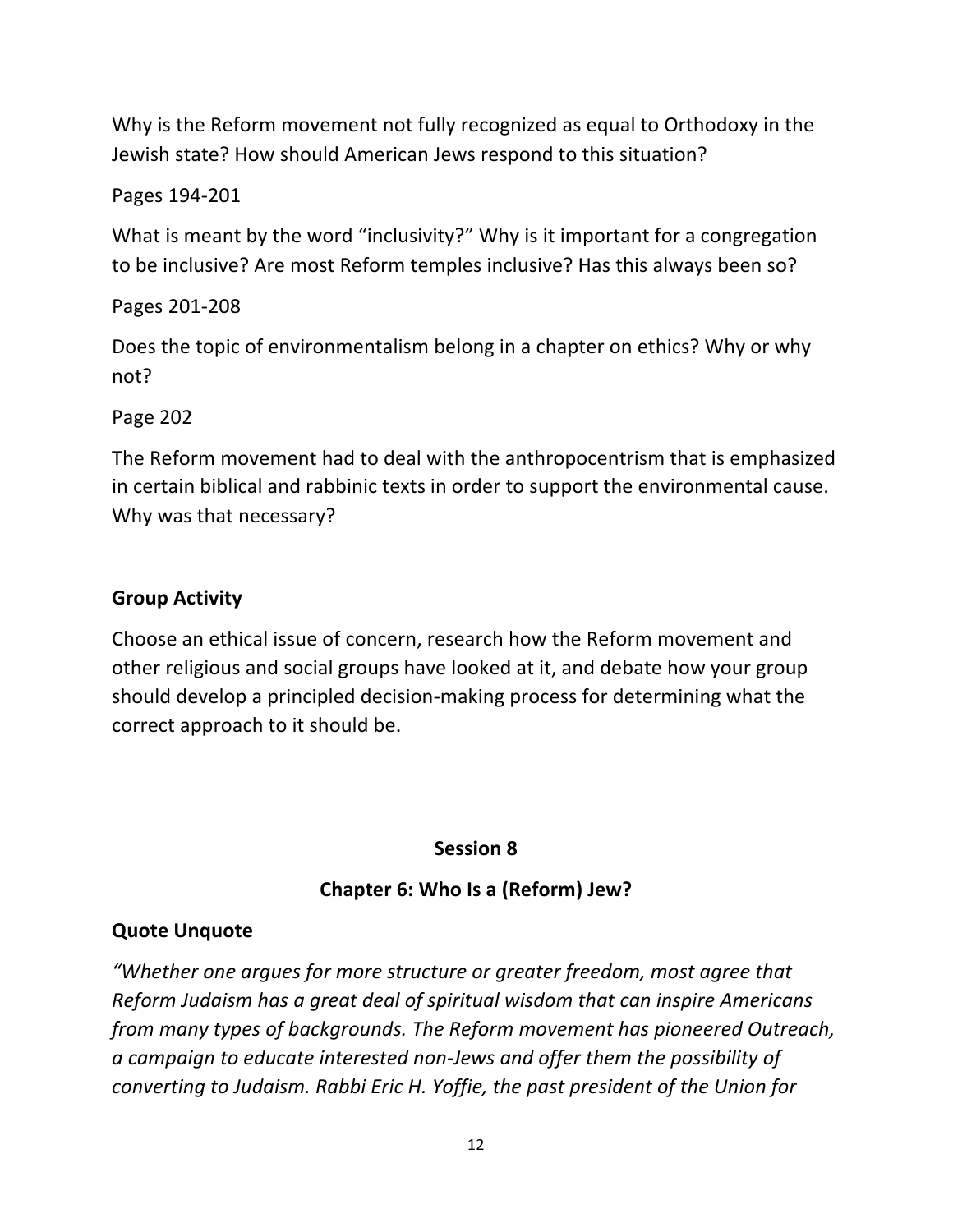*Reform Judaism, argues that Outreach represents a theological principle central to the Jewish mission to the world. Yoffie writes that the starting point for Outreach must be the same as for all of Jewish thought: "our unique destiny as a religious people, tied to God in a covenant that we trace back to Abraham and Sarah." While some are born as Jews, and therefore "Judaism speaks the language of fate,"* the Jewish religion "speaks as well the language of choice."" Page 217

What is the meaning of outreach? Is it about bringing non-Jewish partners into the synagogue but not necessarily into Judaism, or is it about encouraging people of any background and any relationship status to consider embracing the Jewish religion?

Should Reform Jews proselytize? Would you be willing to help in such an effort?

# **Talking Points**

Pages 209-212

Laurel Synder is an example of a person of mixed religious parentage who chose Judaism and has continued that pattern into her own marriage. Is this policy religiously legitimate and will it be sustainable sociologically?

Pages 212-217

How should Reform Judaism define "Who is a Jew?"

Page 217

The author writes that as a student, he "hit upon what seemed at the time to be the optimal solution—to encourage hundreds of thousands of non-Jewish Americans to convert to Judaism." Why did this never become a priority in Reform Judaism?

Pages 217-227

Outline the history of conversion to Judaism. How important should this concept be in Reform Judaism? Is Judaism the religion of the Jewish people or a universal religion?

Pages 227-232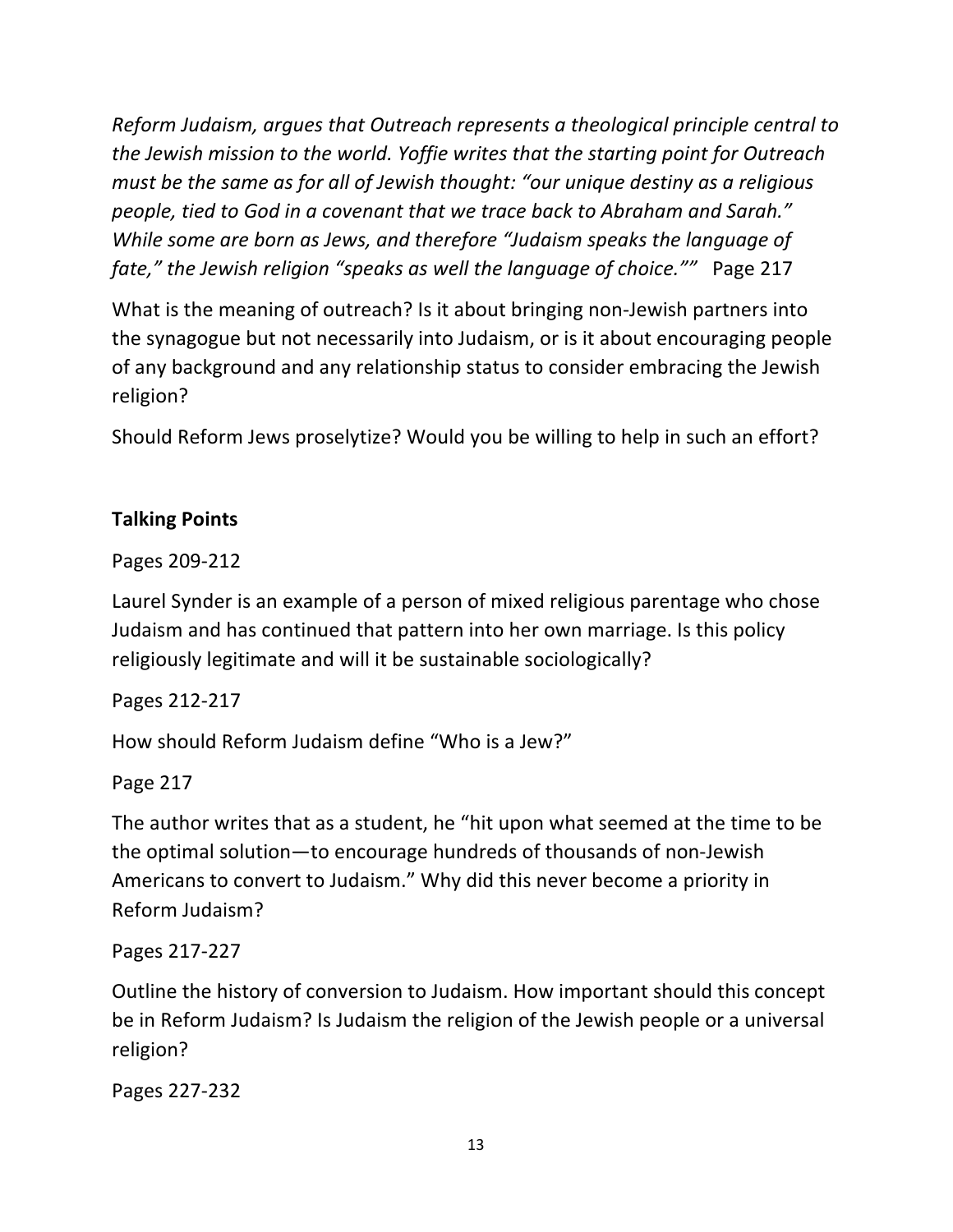Is patrilineal descent justified by the Torah? Explain.

Did the Patrilineal Descent Resolution discourage conversion to Judaism?

# Pages 232-237

Should non-Jews be regular attendees in a temple? Or should it be only for people in the process of converting?

Pages 237-241

What is Rabbi Jacobs' position on reaching out to the uninspired? Is it a sound policy?

# **Group Activity**

Organize a campaign to bring in 50,000 new Jews by Choice (converts to Judaism) yearly into Reform Judaism through a public relations campaign as well as personal approaches.

Would such a campaign work? Do you think it would be consistent with the principles of Reform Judaism?

# **Session 9**

# **Chapter 7: On the Boundaries of Reform**

# **Quote Unquote**

"According to Wade Clark Roof, American religious institutions across the spectrum are undergoing transformations in both form and style, "encouraged by *a democratic, highly individualistic ethos and rapid social and cultural change." As*  a consequence, "boundaries separating one faith tradition from another that once seemed fixed are now often blurred; religious identities are malleable and *multifaceted, often overlapping several traditions.""* Page 269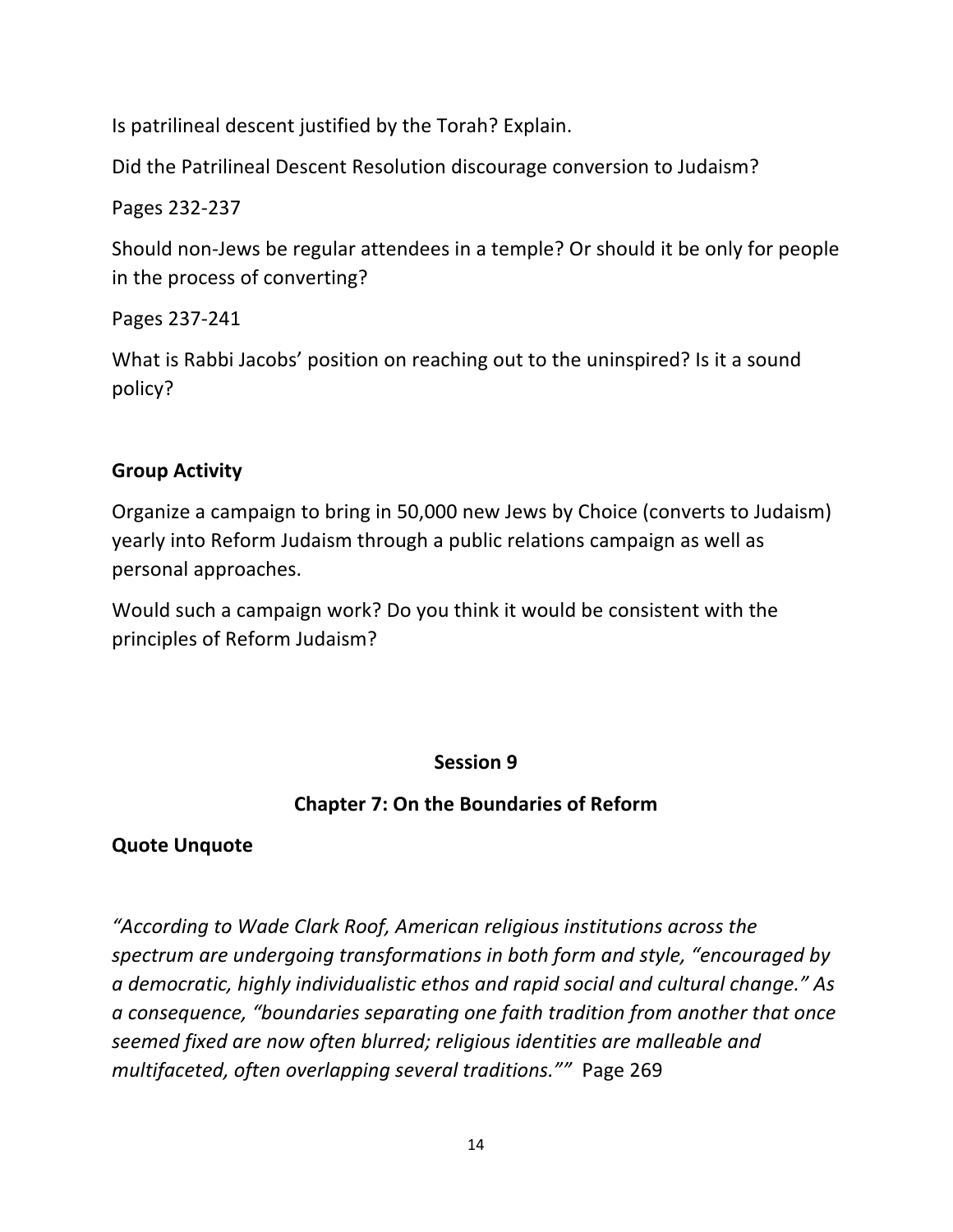What does this transformation mean for Reform Judaism? Are blurred boundaries good or bad?

#### **Talking Points**

Pages 242-245

Does the personal story of Moishe Rosen make you more sympathetic to his position that he is still a Jew?

Pages 245-252

Can a Jew for Jesus become a member of a Reform synagogue? Debate and discuss.

Pages 253-260

Can a JuBu become a member of a Reform synagogue? Debate and discuss.

Pages 260-267

Can a Humanistic Jew become a member of a Reform synagogue? Debate and discuss.

Pages 267-269

Is there a danger in the blurring of boundaries, or is it a good thing?

Page 269

Why is it Reform Judaism instead of Reformed Judaism?

## **Group Activity**

If you were the committee responsible for deciding which groups could become part of the Reform movement, what would be your criteria? Which of these 3 groups would be eligible? What other groups would be welcomed?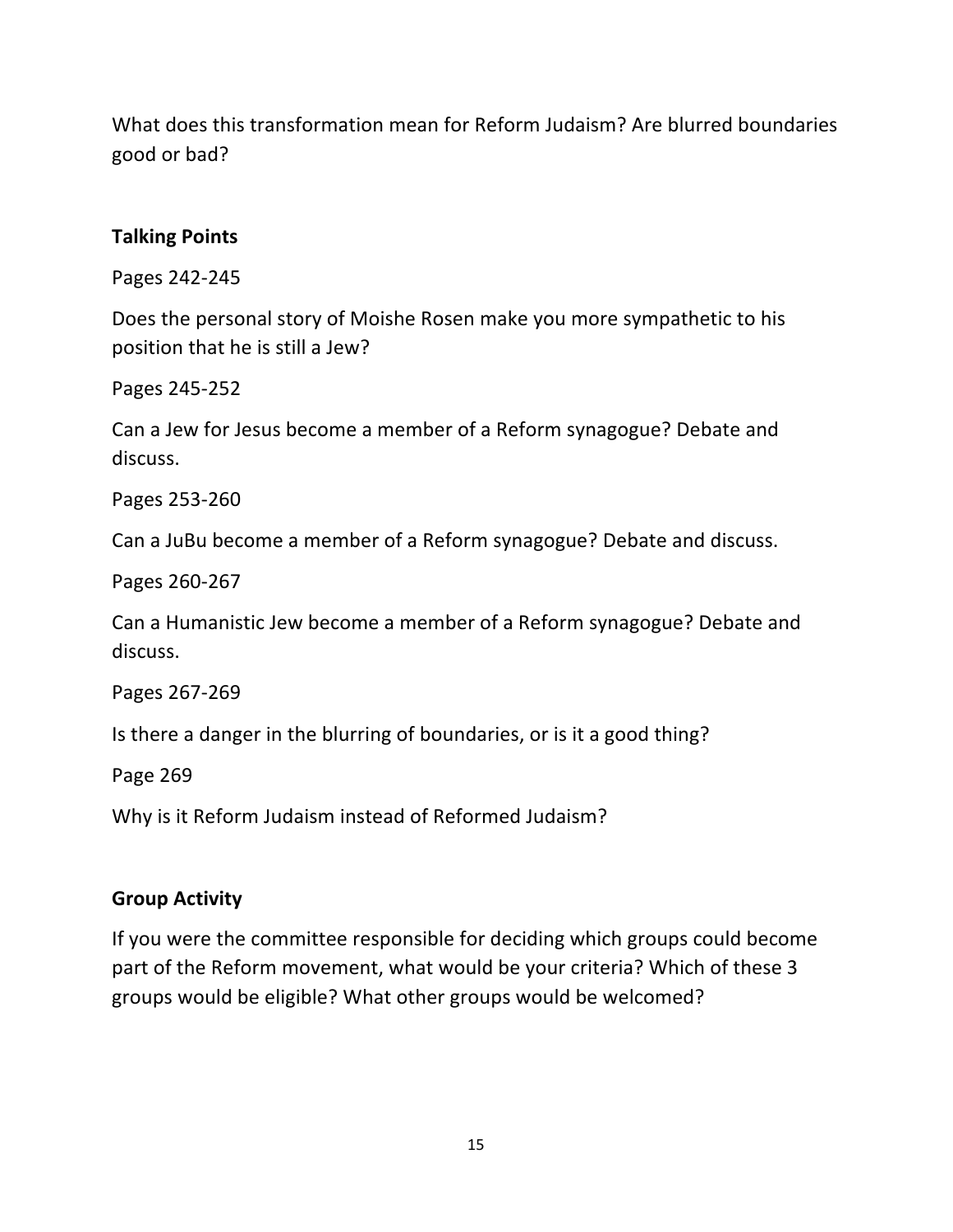### **Chapter 8: Seeking the Spiritual**

#### **Quote Unquote**

*"Jews come from a nation of nomads, who follow a tribal religion with tribal roots. Being part of a tribe means that our behavior should "be grounded, not necessarily in what we want to do, but in what we ought to do."* In order to *achieve that goal, Judaism has to return to a more primal form of religion.* A tribal *experience can create the dynamics where external rituals reinforce internal* values such as generosity and compassion. "A raw, rowdy, barrel-chested reservoir of energy and exuberance" can help us build an interdependence that can *revitalize "the desiccated Judaism of our own day.""* Page 306

Rabbi Niles Goldstein explains what he sees as the central problem facing contemporary Judaism and what the solution is. Explain his views and give your response to them.

#### **Talking Points**

Pages 270-273

Why is Patrick Aleph's story relevant to Reform Judaism today?

Pages 273-286

Is the Reform movement keeping up with Chabad and Aish in its presence on the Web? If not, what can be done to correct this imbalance?

Is the Web really transforming religion, or just moving the same concepts and texts into a new medium?

Pages 286-291

Should meditation play a greater role in Reform services?

Pages 291-298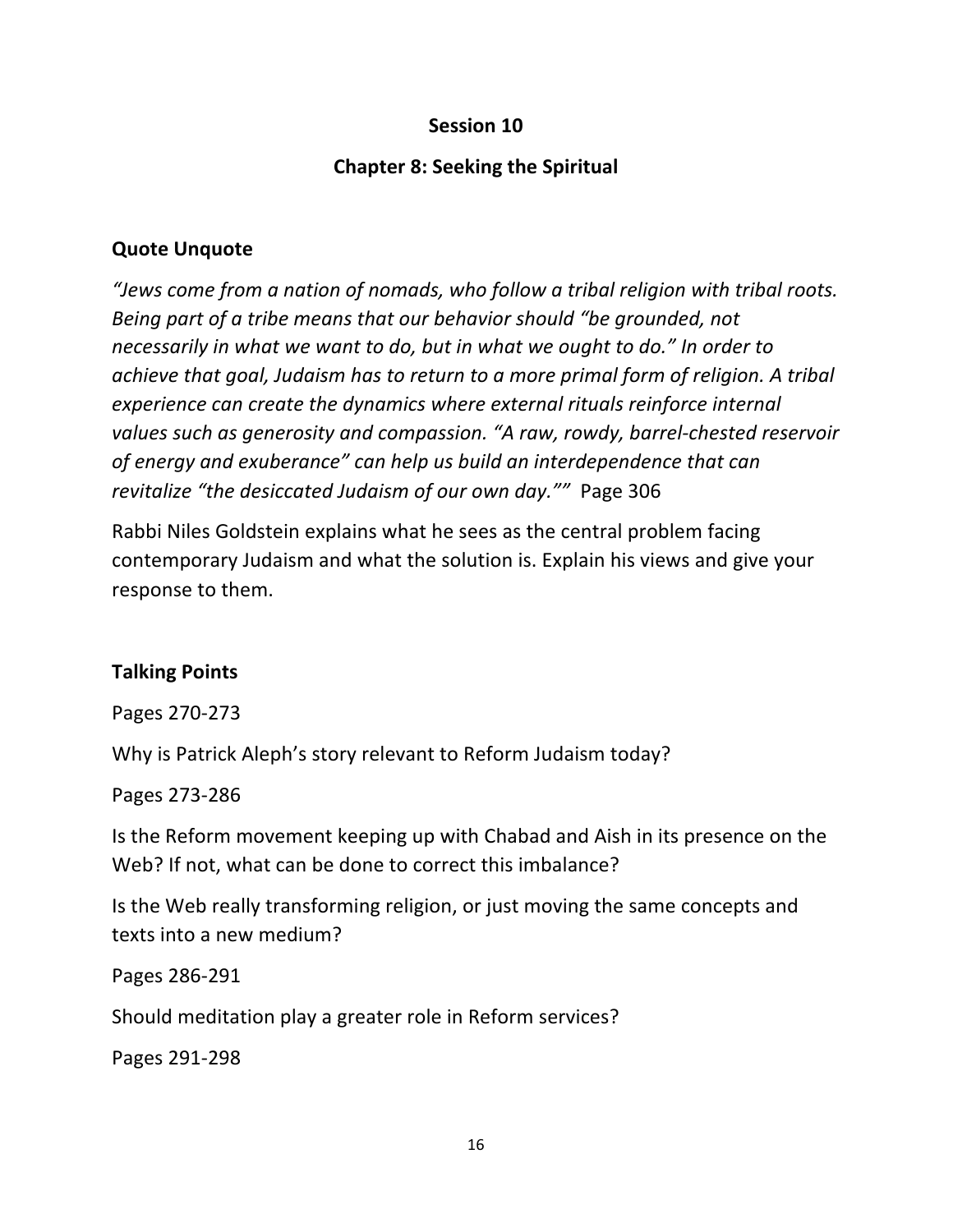How can dance be incorporated into services when there are no professional dancers around?

Pages 298-306

Is adventure Judaism a fad or a valuable experiential component of modern Judaism?

Pages 306

# **Group Activity**

List the various innovations available today and set out a strategy for rebuilding Temple ABC, a declining Reform congregation in a suburban area outside a major American city.

## **Session 11**

# **Conclusion: The Promise of Reform Judaism**

## **Quote Unquote**

*"Earlier in this book, I cited Rabbi Maurice Eisendrath: "God is a living God—not a* God who revealed Himself and His word once and for all time at Sinai and speaks no more." His words are key for understanding the crucial role that Reform *Judaism has to play in the coming decades. We Reform Jews believe that God gave* us the Torah and that the Torah contains timeless religious truths of tremendous *importance, not only to Jews but to the entire world. Every time we study Torah* and incorporate its lessons into our lives, we are participating in the process of *bringing God's revelation to us. That is Reform Judaism's mission. It has been a compelling mission for over two hundred years and it remains a truly compelling one."* Pages 316-317

Do you believe that Reform Judaism has a mission?

Does this paragraph motivate you to action, or is the author living in a previous generation?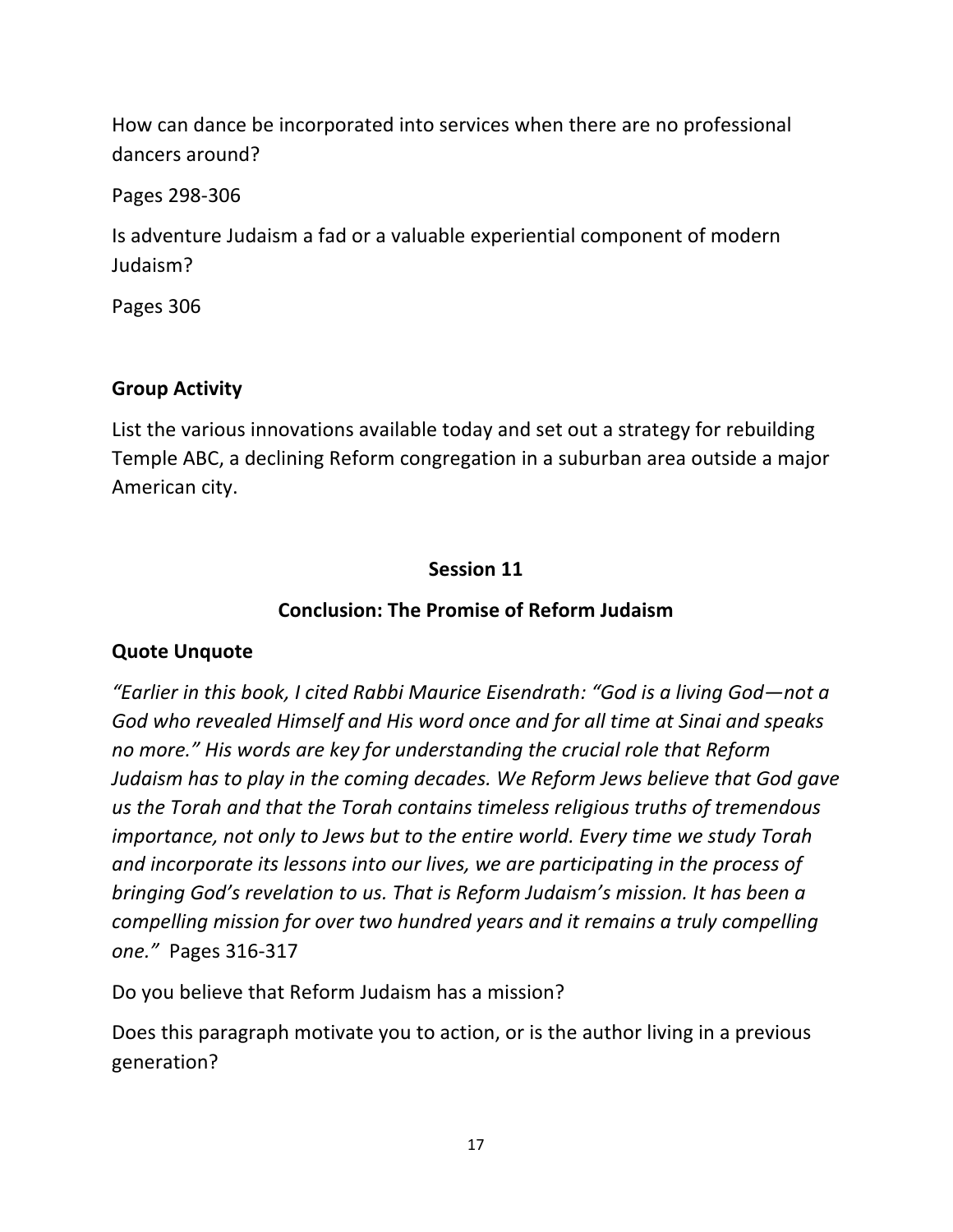#### **Talking Points**

Pages 307-317 What are the author's closing thoughts? Do you agree with all/some/none of them?

#### **Group Activity**

"Since a liberal theology leads to an emphasis on the autonomy of the individual, personal choice is inevitably promoted at the expense of the authority of God. In *the absence of a strong theological basis for making religious demands, the members lose interest and wander off. This is what has happened in American Reform Judaism and in other non-Orthodox movements as well."* Page 311

Rabbi Yoffie disagrees. He writes in his foreword:

"Rabbi Kaplan and I also have good-natured, long-standing differences on the role of theology in Reform Judaism. He believes, and argues in this book, that Reform *needs* to clarify its theology. I argue that the diverse, big-tent movement he describes so brilliantly is precisely what makes it virtually impossible for Reform *Judaism to produce a coherent theology. In addition, and more fundamentally, scholars* of religion have long distinguished between orthodoxy (right belief) and *orthopraxy* (right practice), and it is my conviction that all schools of Judaism, *including Reform, unite more around shared practices than shared beliefs.*" Page xi.

This is one of Rabbi Kaplan's central arguments in this book. Explain his position and argue in favor or against it.